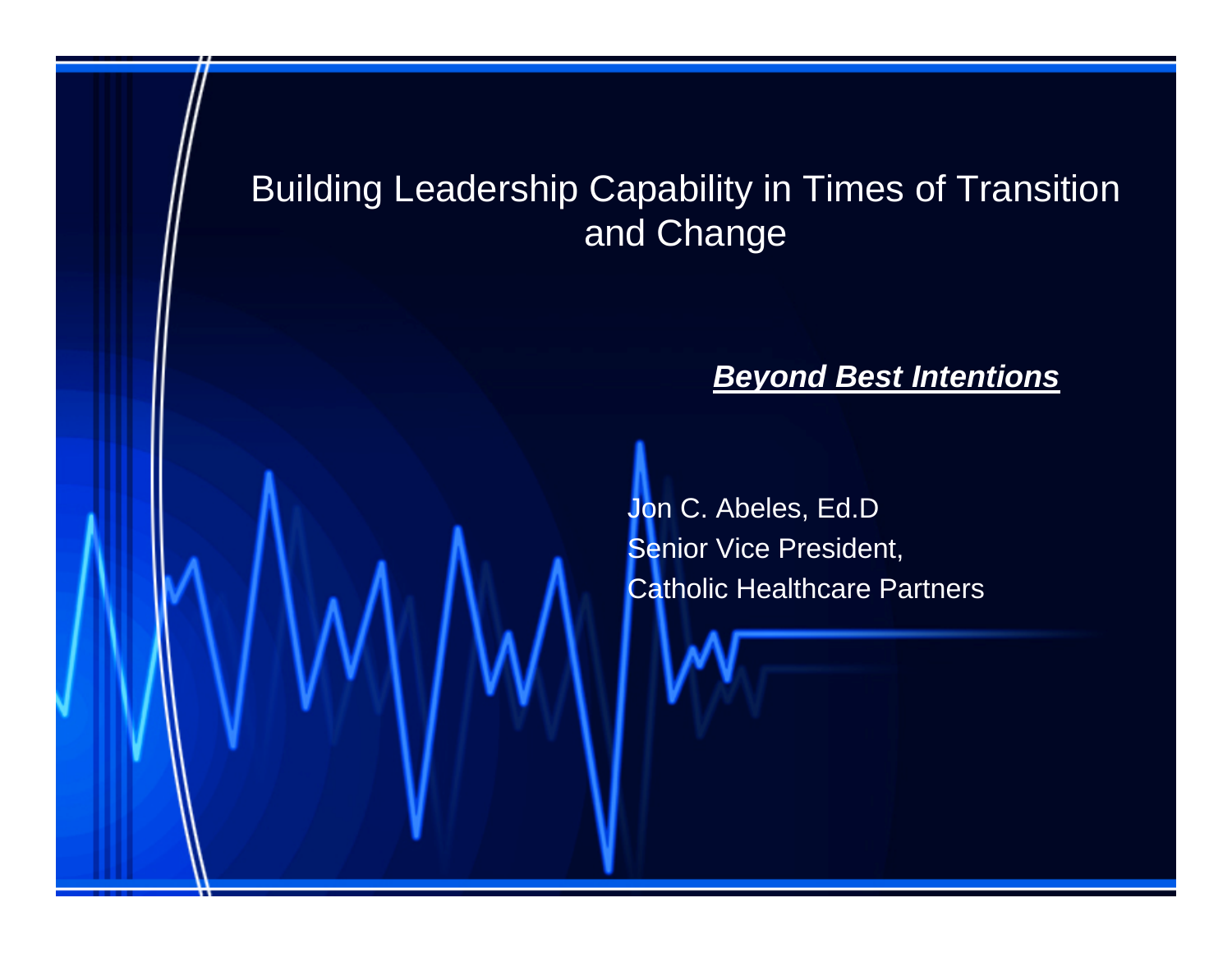### Business Realities - 2009

- Significant Transformation & Change in Healthcare
- Increasing Demands for Operational Effectiveness / Efficiency
	- Learning Agile Workforce
	- Engaged Workforce
	- Re-image "Human Capital"
	- Build Sustainable Leadership Capacity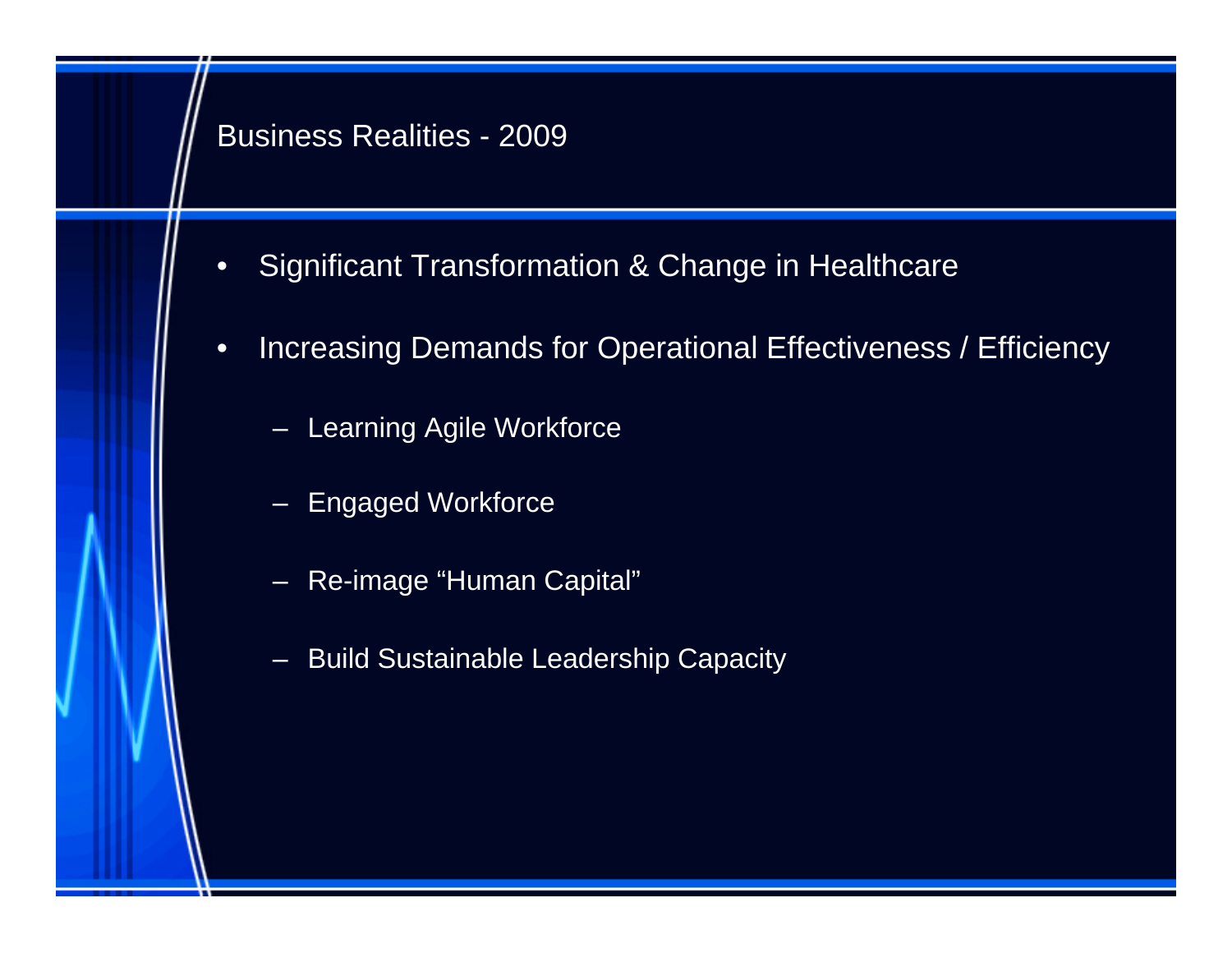## Transformation & Change is Everywhere

- Diagnostic Imaging
- Implantable Devices
- Precision Therapeutics
- Wired Hospital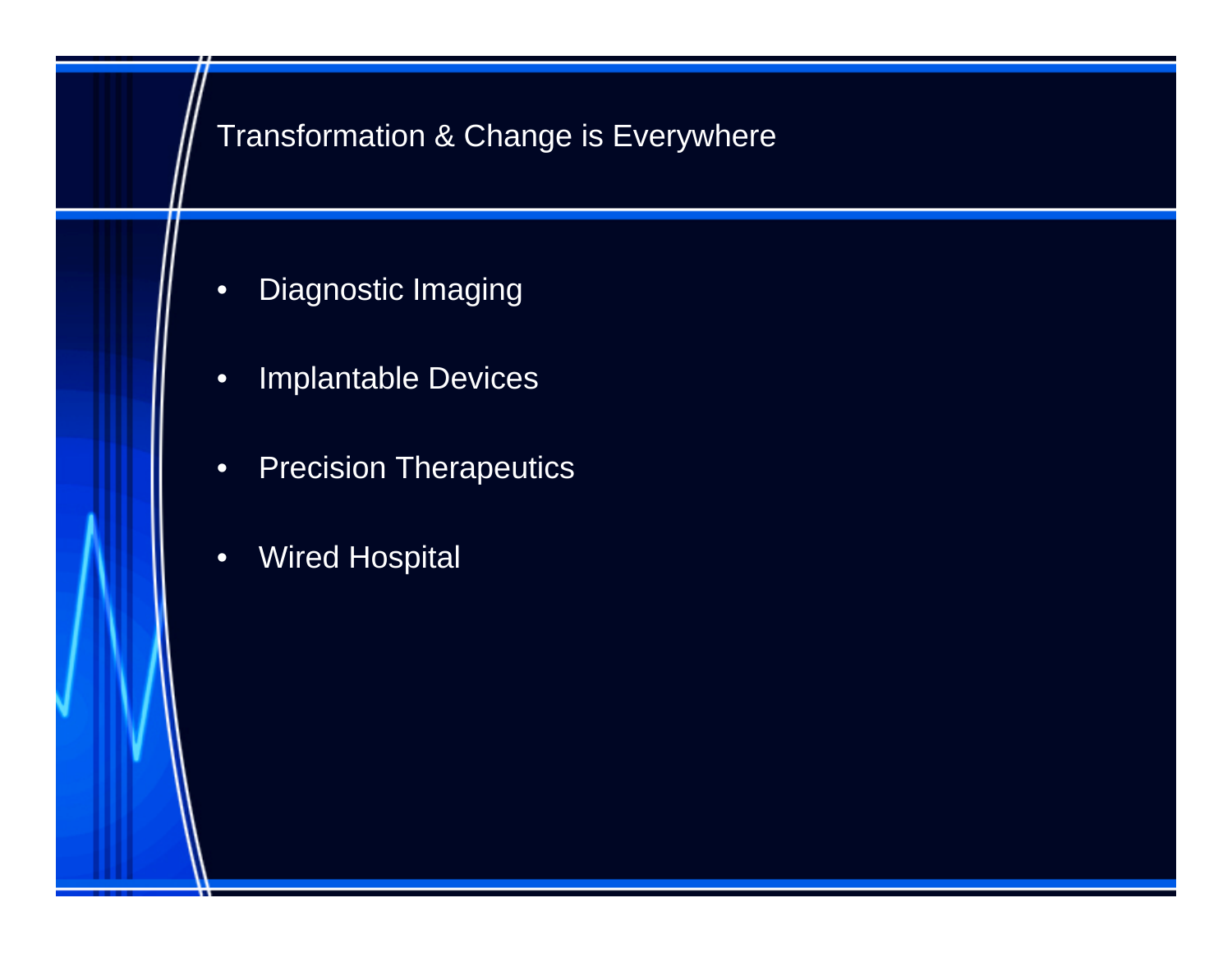# Operational Effectiveness & Efficiency

- Clinical Quality
- Patient Safety
- Organizational Viability
	- Work System Design / Lean Six Sigma
	- Organization Effectiveness
	- Productivity
	- **Workforce Strategy**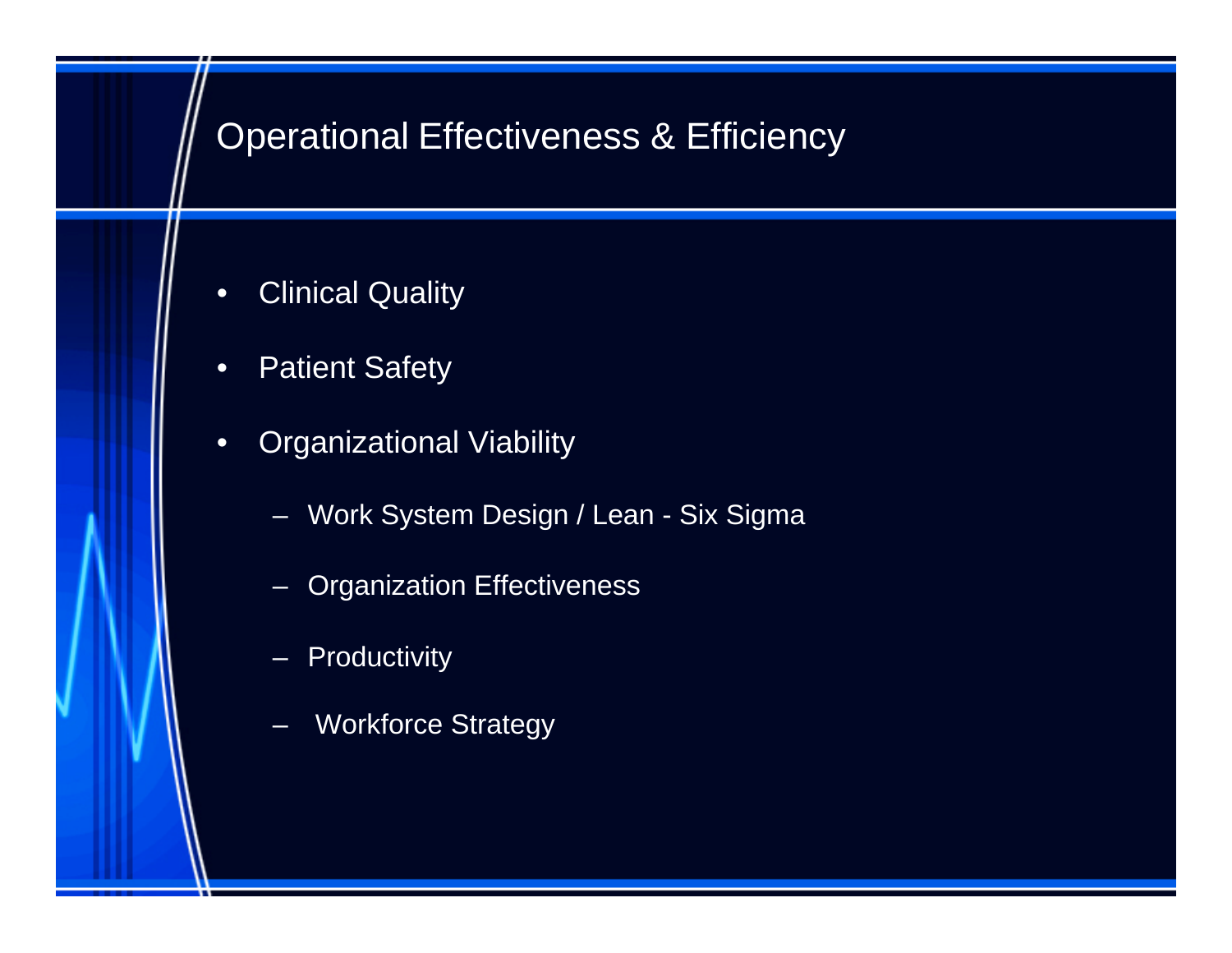# Learning Agile / Engaged Workforce

- Associate Participation
- Knowledge Acquisition / Utilization
- Communities of Practice
- Continuous Learning / Experiential Learning
- Sense-making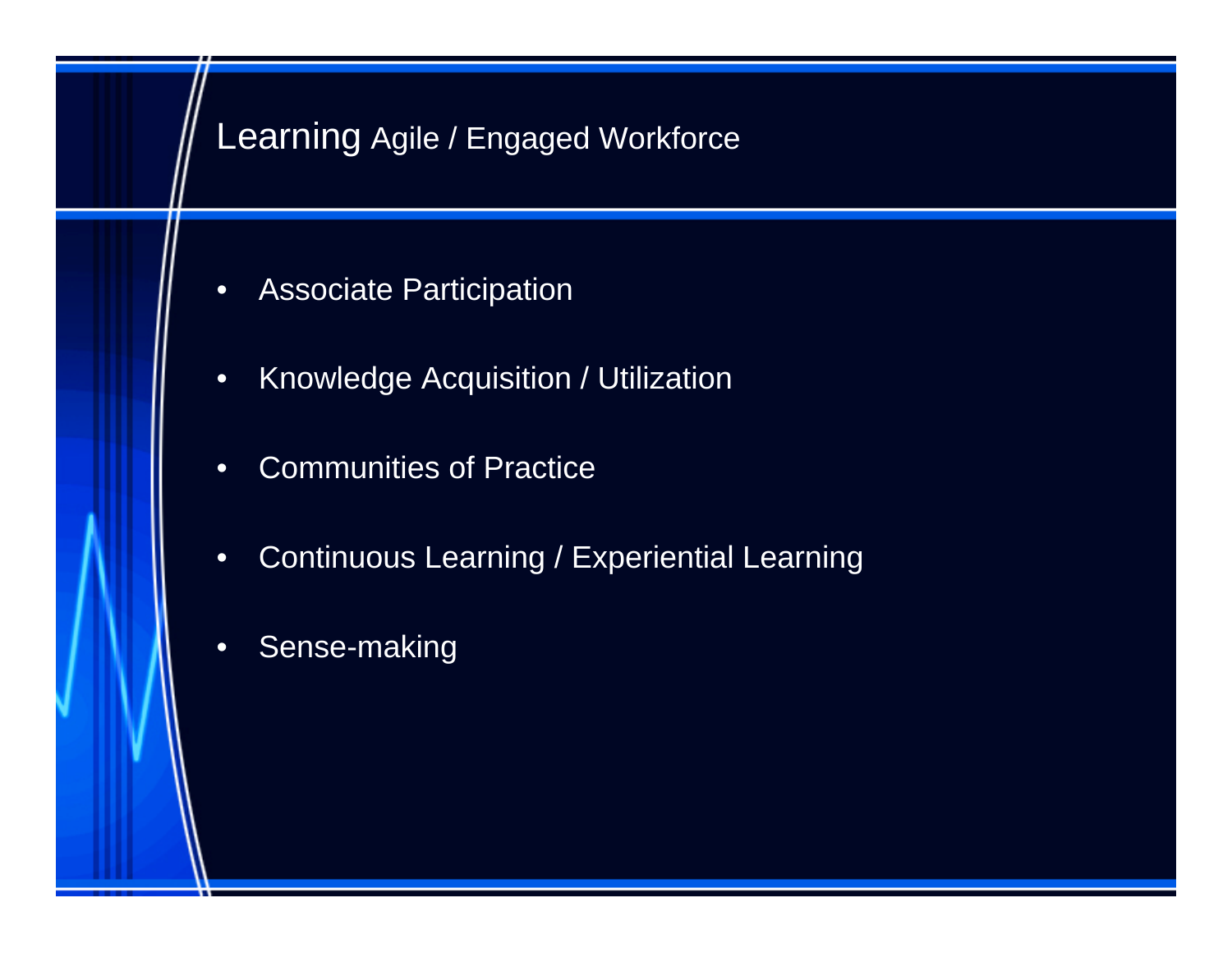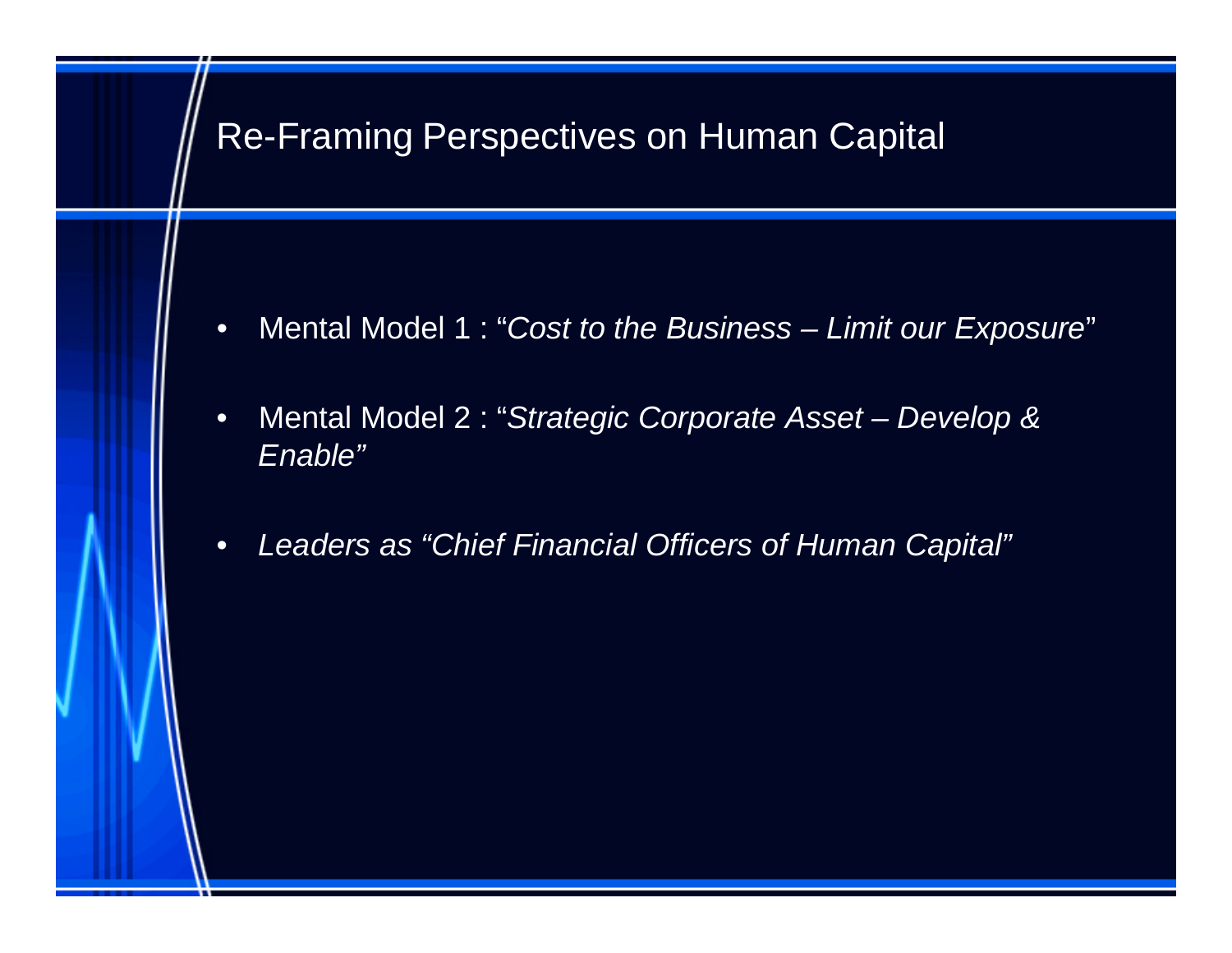# Human Capital Development - Current State

- Myth of Workforce Competence
- "Follow the Dollars"
	- Compliance Training (Joint Commission, etc.)
	- Professional Recertification / CEUs / CMEs
	- Leadership Capability Enhancement
		- Evolving world of significant change and transformation in health care settings
- Percent Curriculum Complete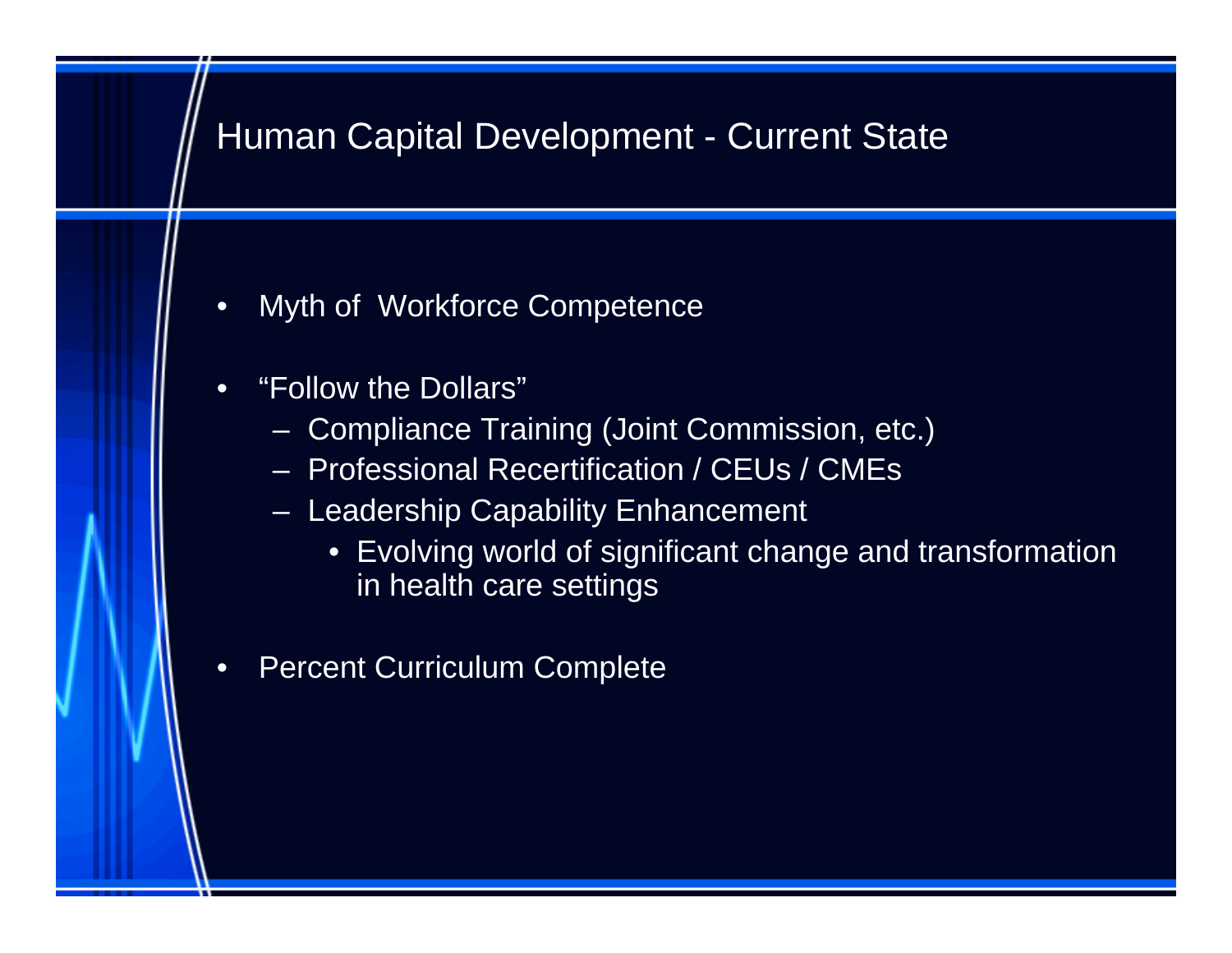# Workforce Strategy / Critical Position Planning

- *To what extent does our workforce understand our firm's strategy, how well we're doing, and what we must do to be strategically successful?*
- *What are our firm's strategic capabilities and what is our inventory of top talent in our strategic positions?*
- *To what extent are we getting the critical behaviors necessary to make our business model a reality?*
- *To what extent are our strategic positions creating the wealth (revenue enhancement or cost reduction) that sustains our growth, provides job security, and reinforces the success of our business model?*

• © Richard Beatty, Mark Hueslid et.al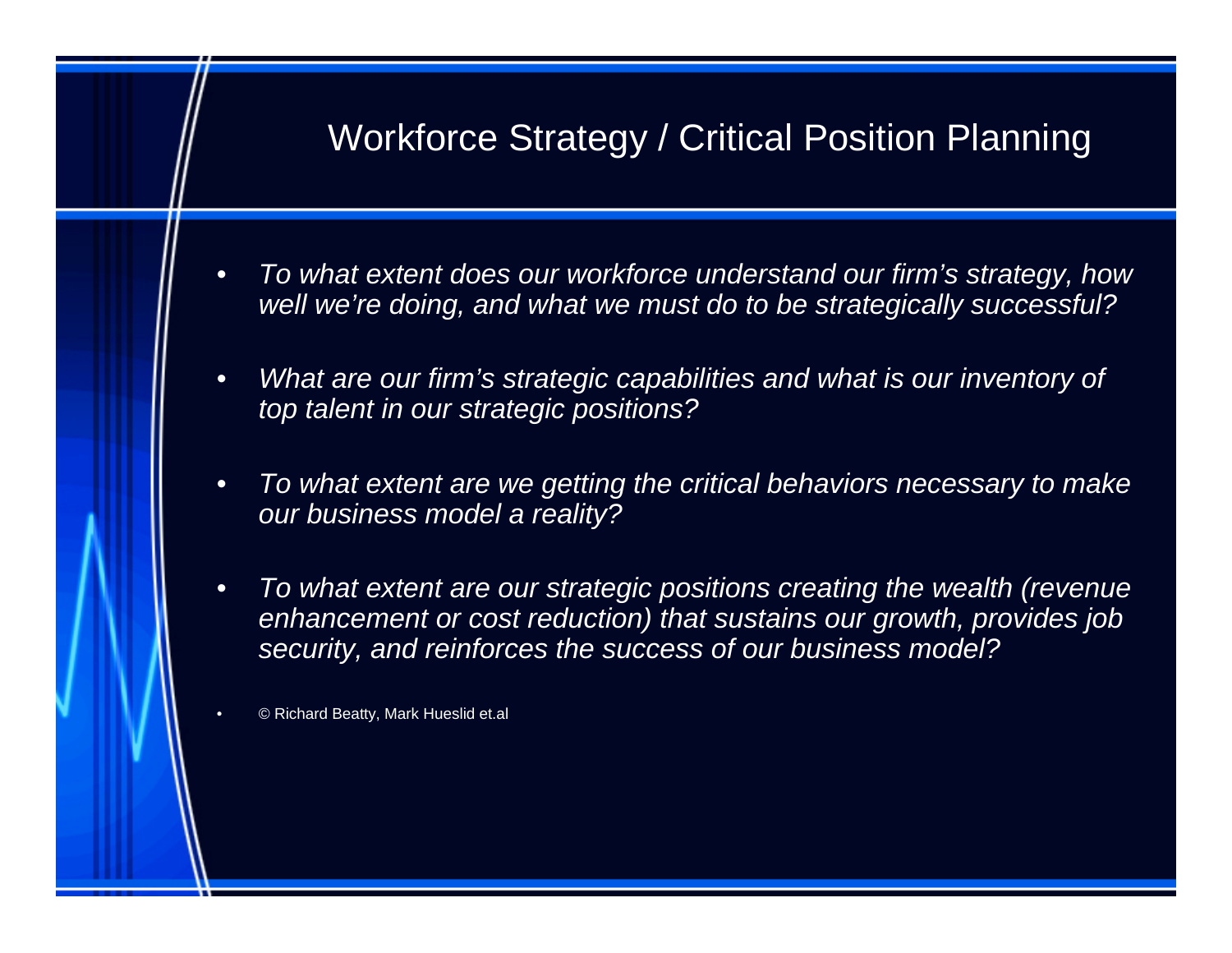# Key Competencies - Performance

- Critical Thinking / Problem Solving
- Bias For Action
- Passion for the Mission
- Servant Leadership
- Developing Others
- Strategic Agility
- Leading Change and Transition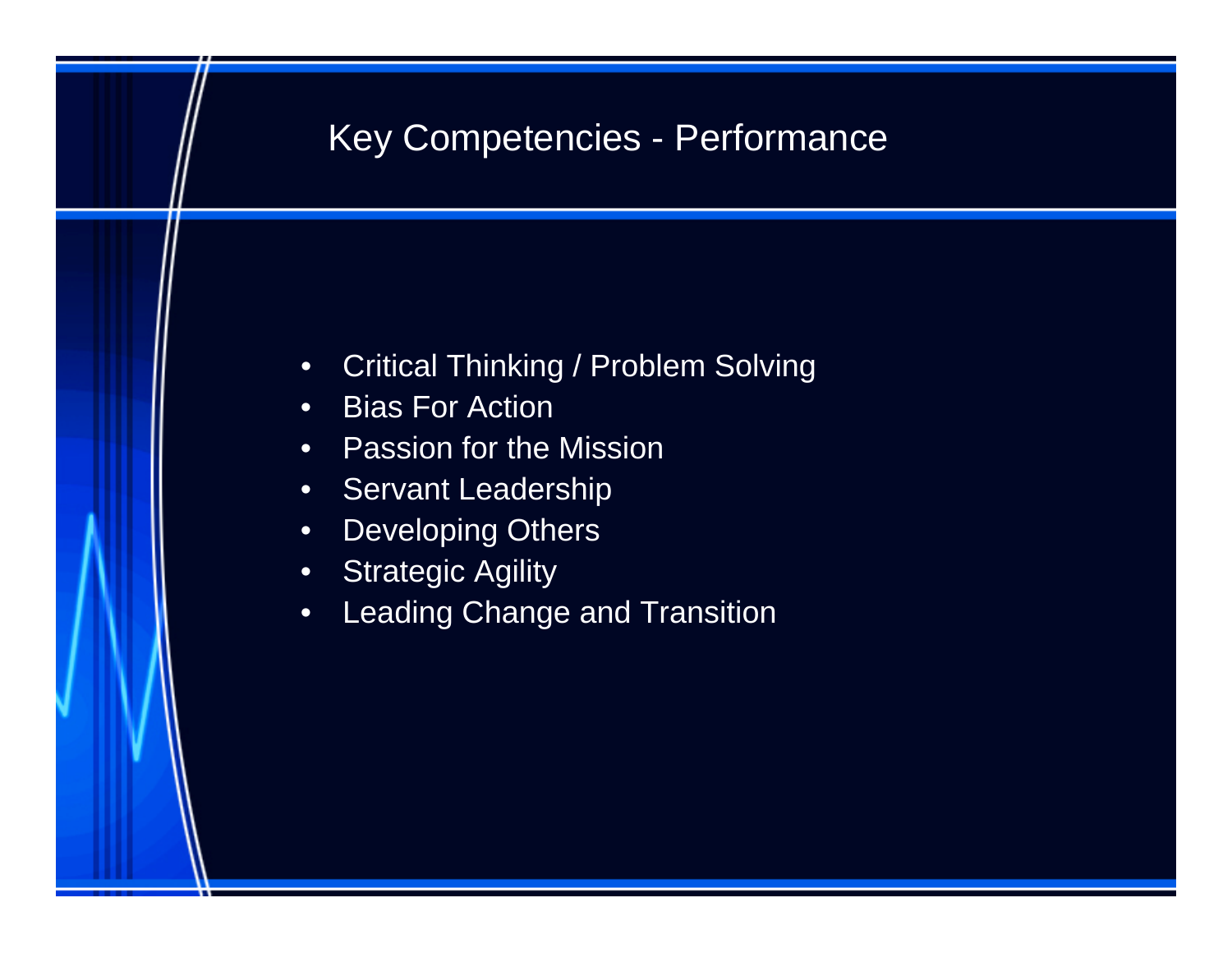# Key Competencies – Potential

*Based on Lominger's CHOICES Instrument for Learning Agility*

### **Mental Agility**

*Describes people who think through problems from a fresh point of view and are comfortable with complexity, ambiguity, and explaining their thinking to others.*

### People Agility

*Describes people who know themselves well, learn from experience, treat others constructively, and are cool and resilient under the pressures of change.*

### **Change Agility**

*Describes people who are curious, have a passion for ideas, like to experiment with test cases, and engage in skill building activities. Can take the heat for being out ahead.*

### **Results Agility**

*Describes people who get results under first time or tough conditions,*  inspire others to perform beyond normal, and exhibit the sort of *presence that builds confidence in others.*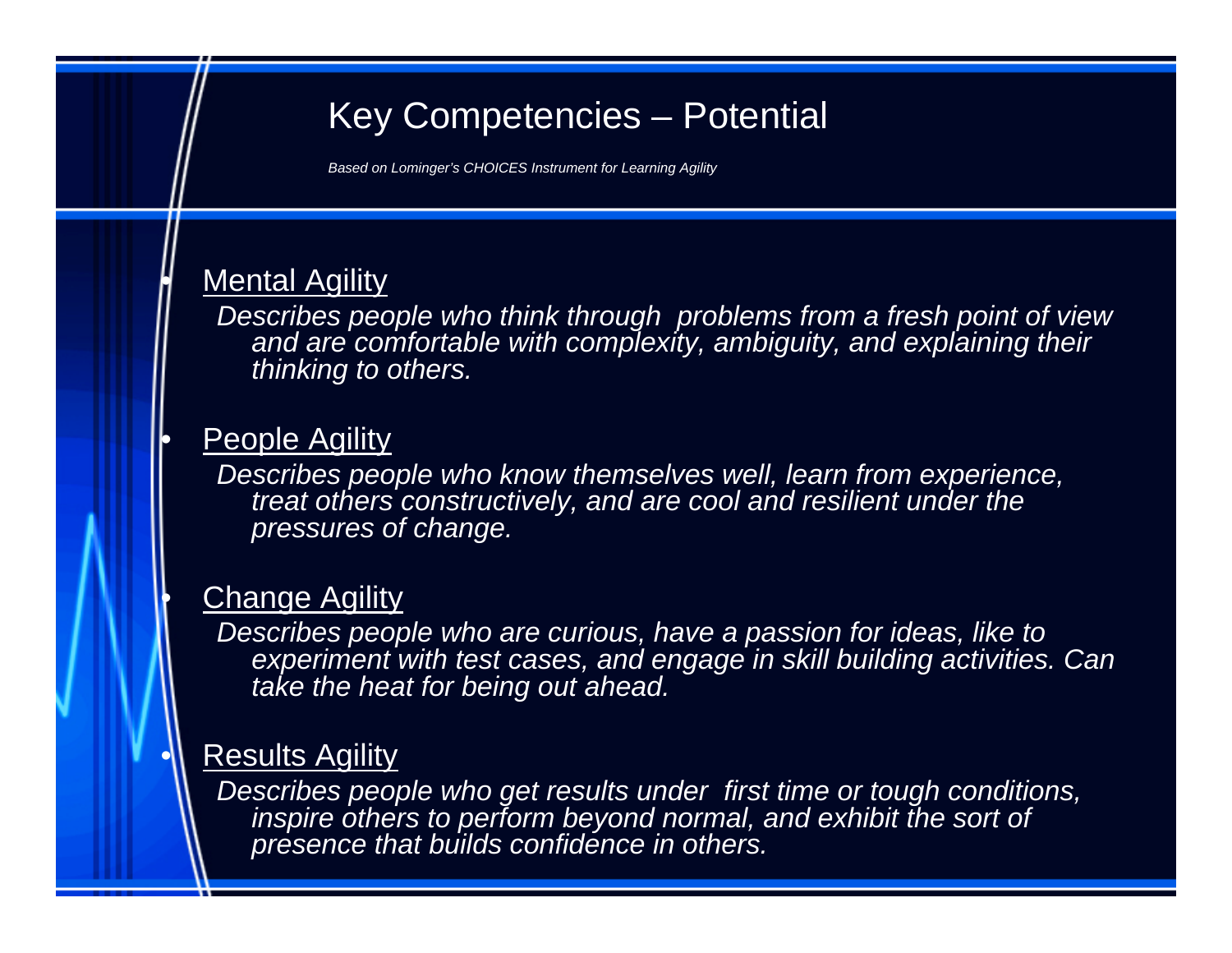# Discerning High Professionals / High Potentials

### • **High Professional**

- Consistently produces exceptional results and high performance ratings in a defined but focused area. Knows current job extremely well. Does not always adapt to new situations, particularly those outside of his / her functional area.
- $-$  Very valuable to the organization  $-$  may be promotable within functional / technical area.

### • **High Potential**

- The best there is. Takes your breath away. Typically in short supply but in high demand. Performs well in almost everything they take on. Learns fast. Transfers learning from one area to the other. Resourceful.
- Has the ability to take on major stretch assignments in new areas with promotions or lateral movements.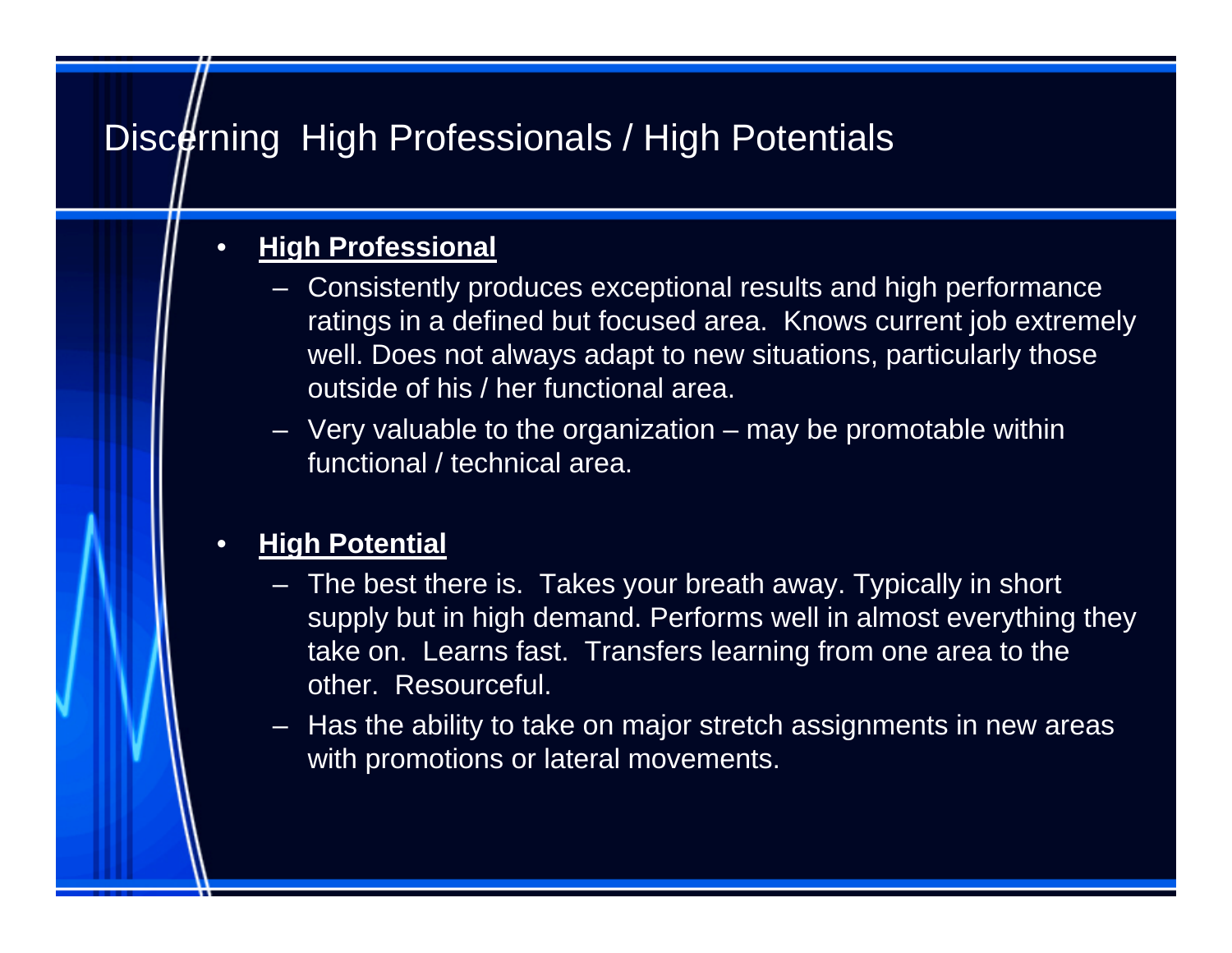# Nine Block Assessment

### **POTENTIAL/PROMOTABILITY**

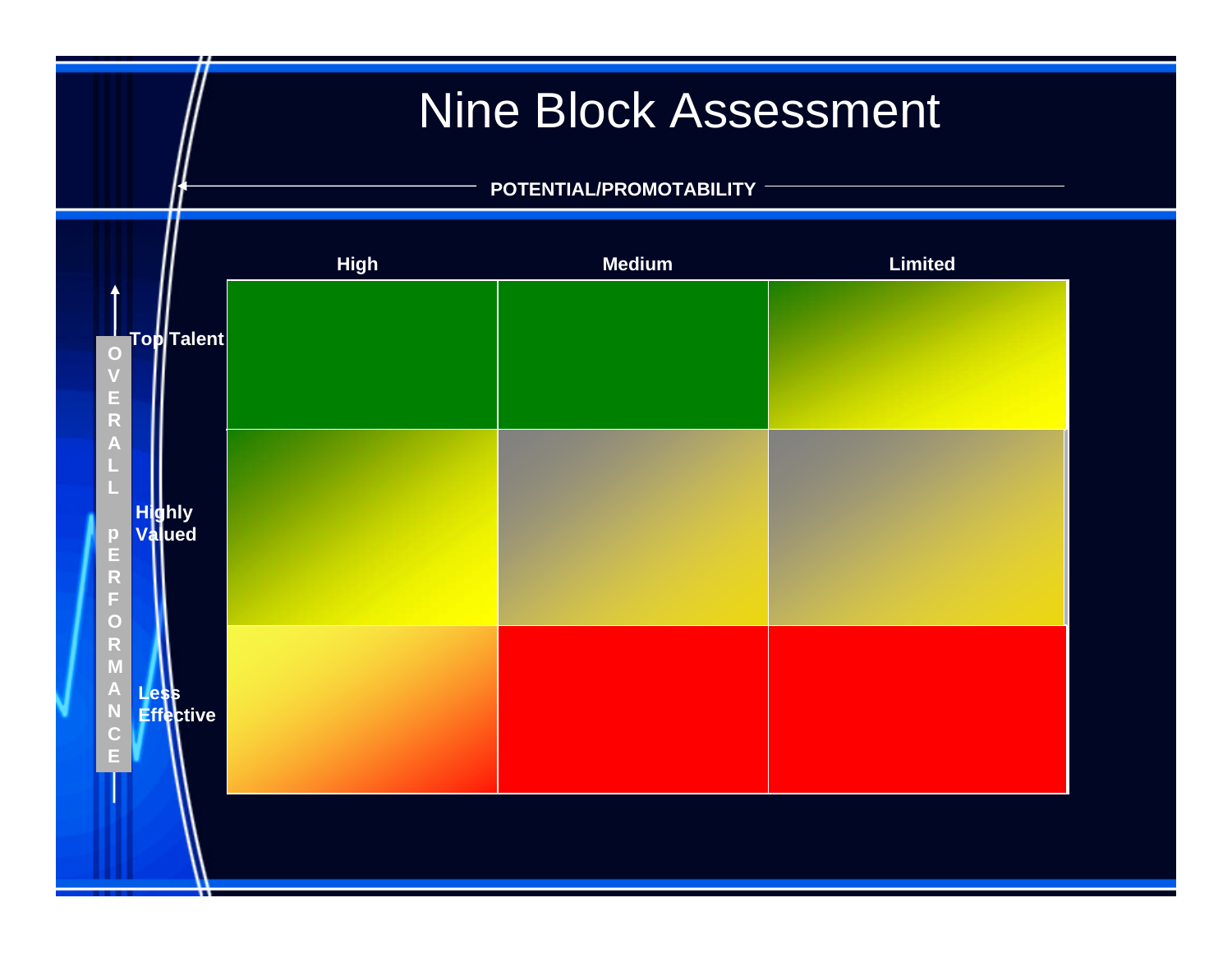# Critical Positions at Catholic Healthcare Partners

- Executive Leadership
	- *Divisional Presidents, Regional CEO's, Functional SVP's, Facility CEO's*
- Physician Relations
- Strategy / Planning / Business Development
- Patient Care Services
- Mission
- CFO
- Quality / Clinical Informatics
- Physician Leaders
- Human Resources
- Case Management
- Emergency Department Operations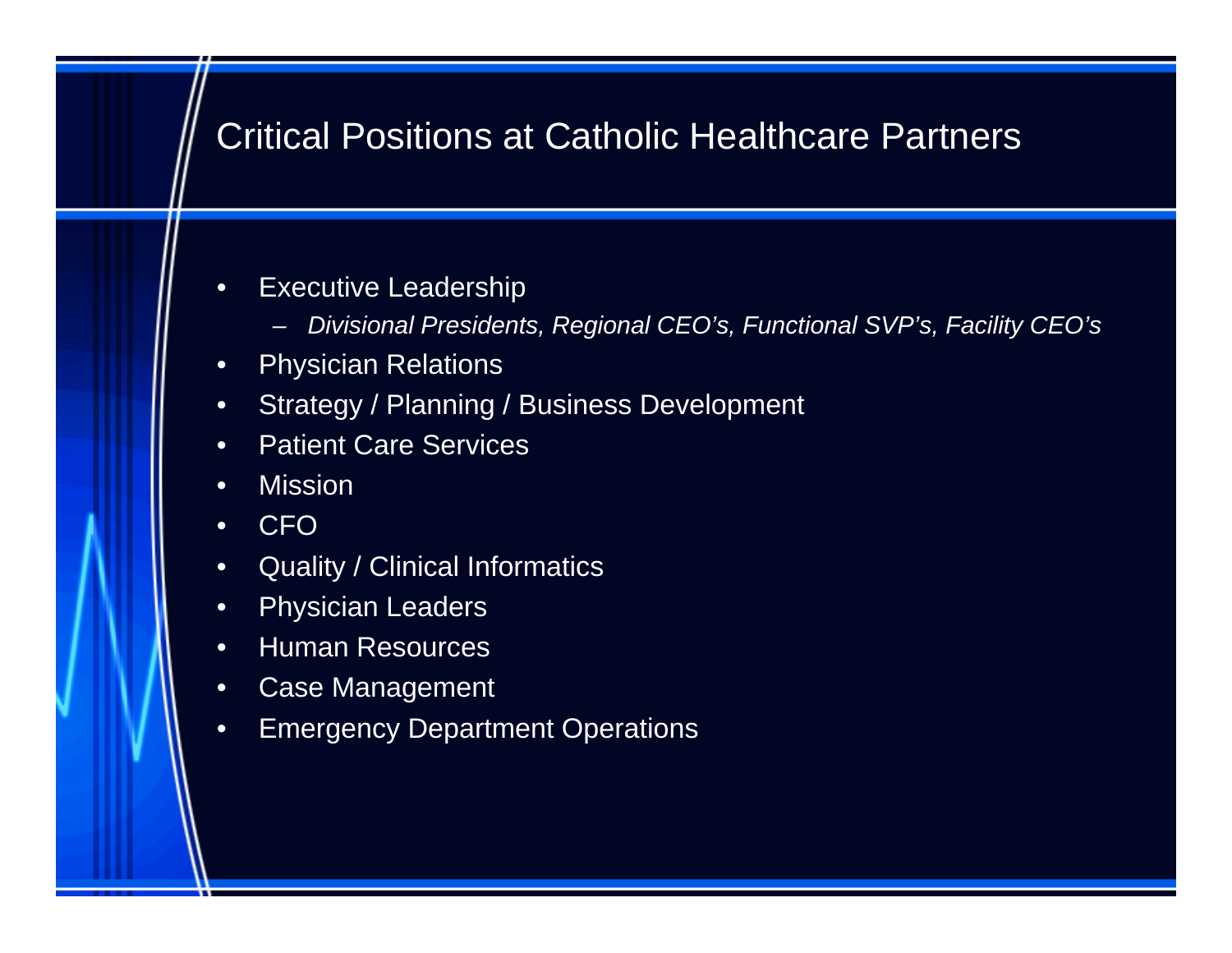# Individual Developmental Planning

- Co-created by leader and supervisor
- Commitments Made
- Impact Map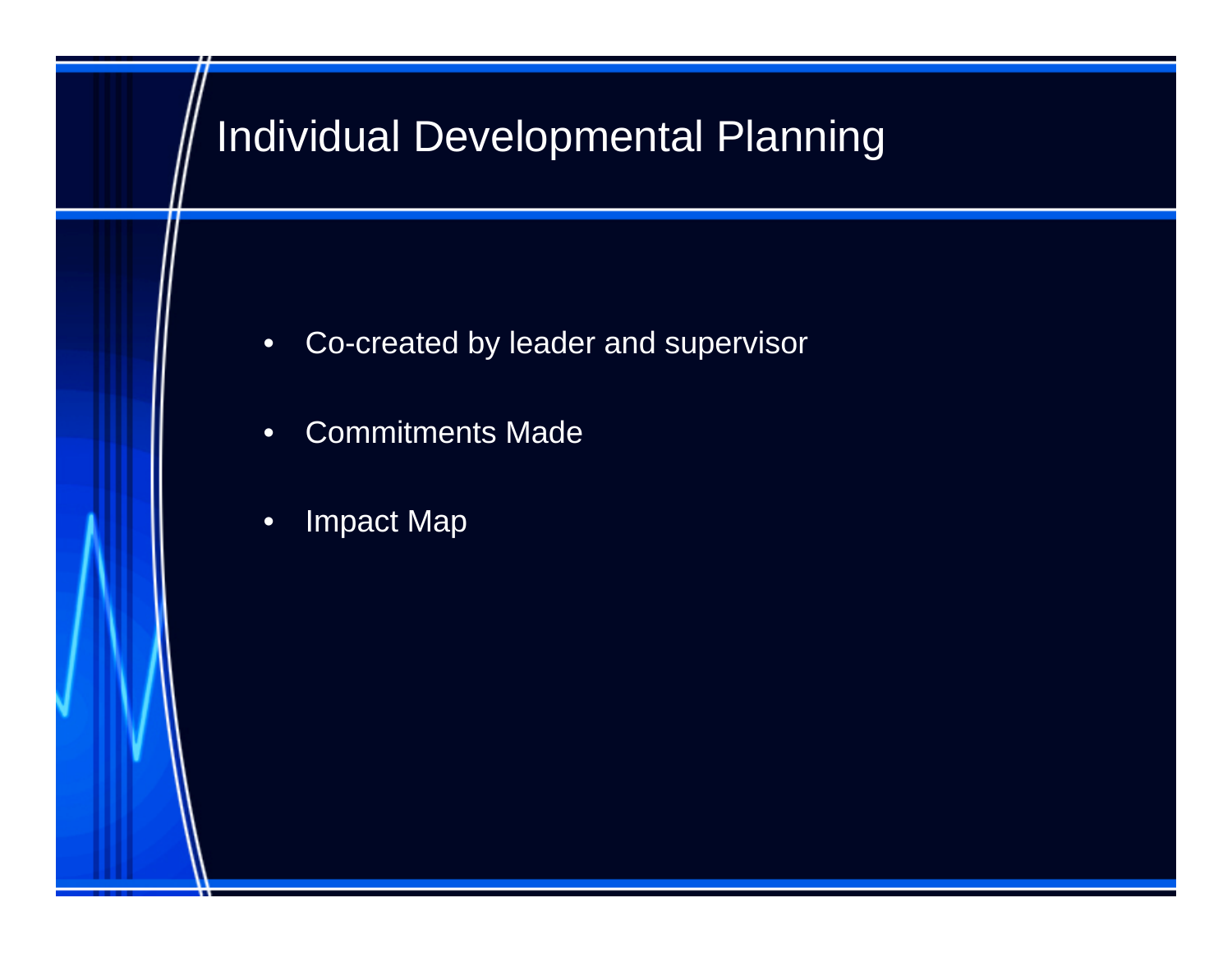# **CHP** UNIVERSITY

**Enriching Our Present Creating Our Future**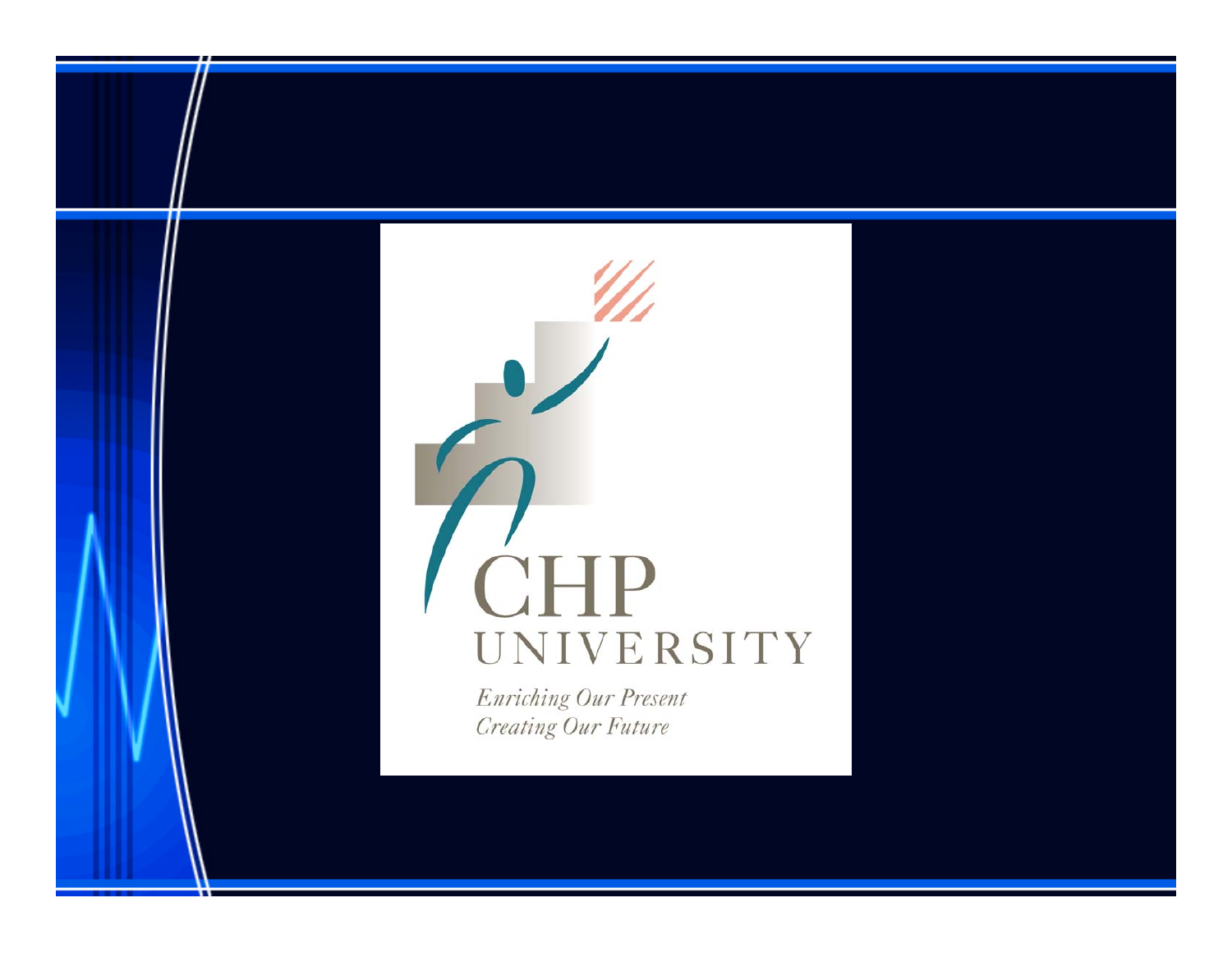# CHP UNIVERSITY

- Comprehensive selection of educational programs designed to meet the needs of a diverse group of learners.
- CHP University is NOT a building or a campus, but instead consists of online courses, instructor led workshops and conferences and symposia.
- Offerings are organized within
	- Leadership Development Institute
	- Staff Development Institute
	- Center for Patient Safety and Clinical Transformation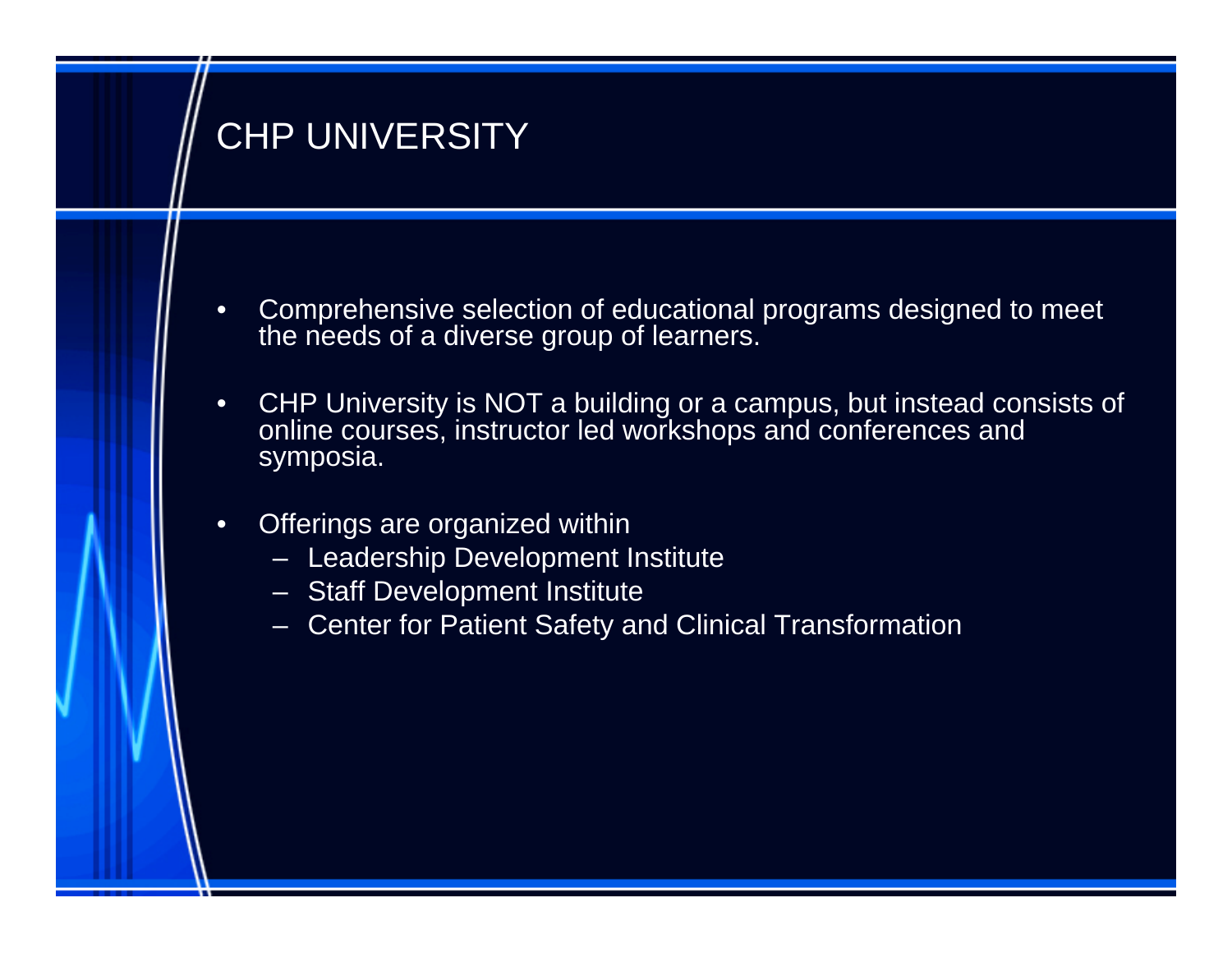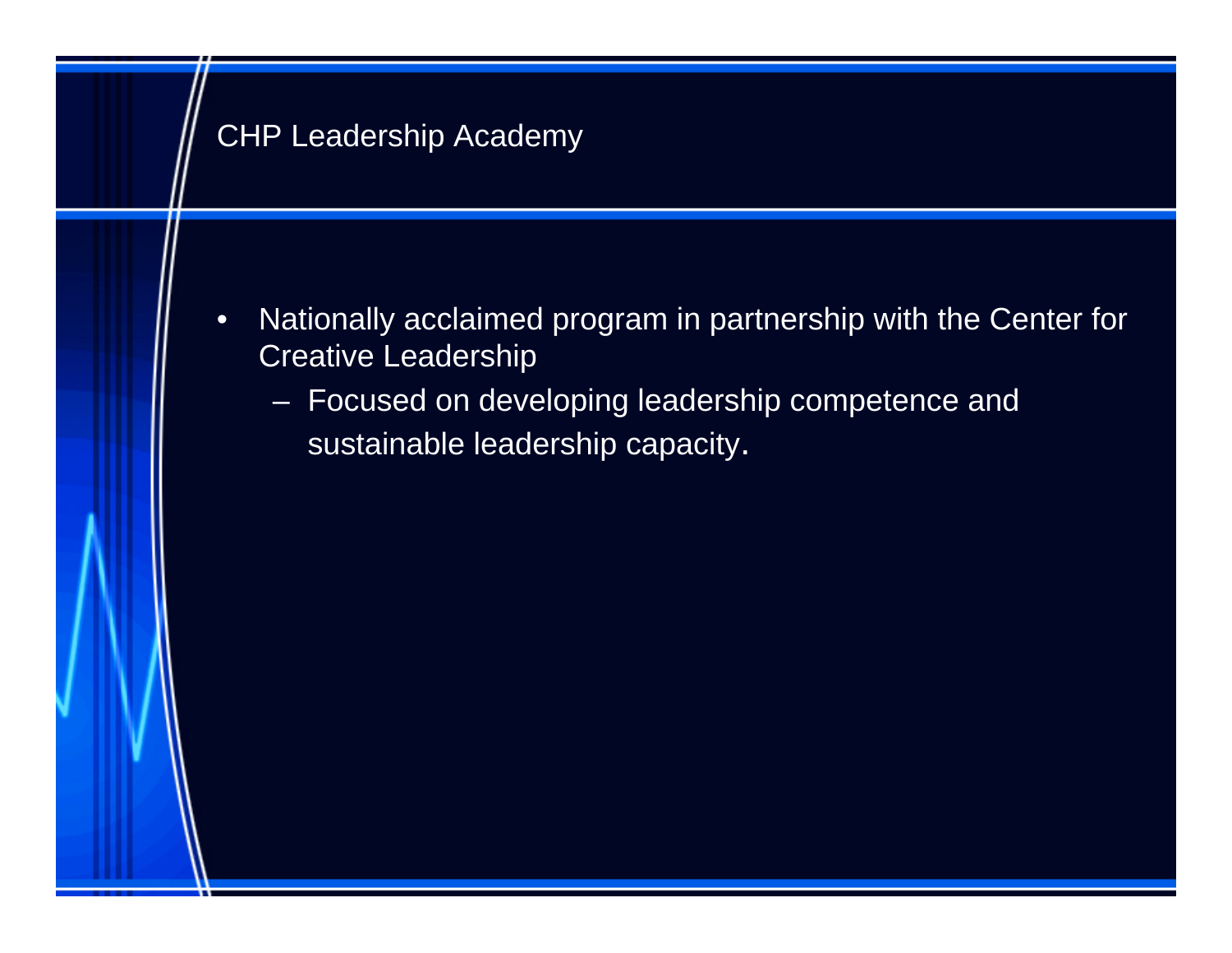### CHP Leadership Academy *DESIRED RESULTS*



- Respond more innovatively to the complex and changing environment.
- Work as a more collective, aligned system.
- Leverage identity as strategic advantage.
- Strategically develop talent.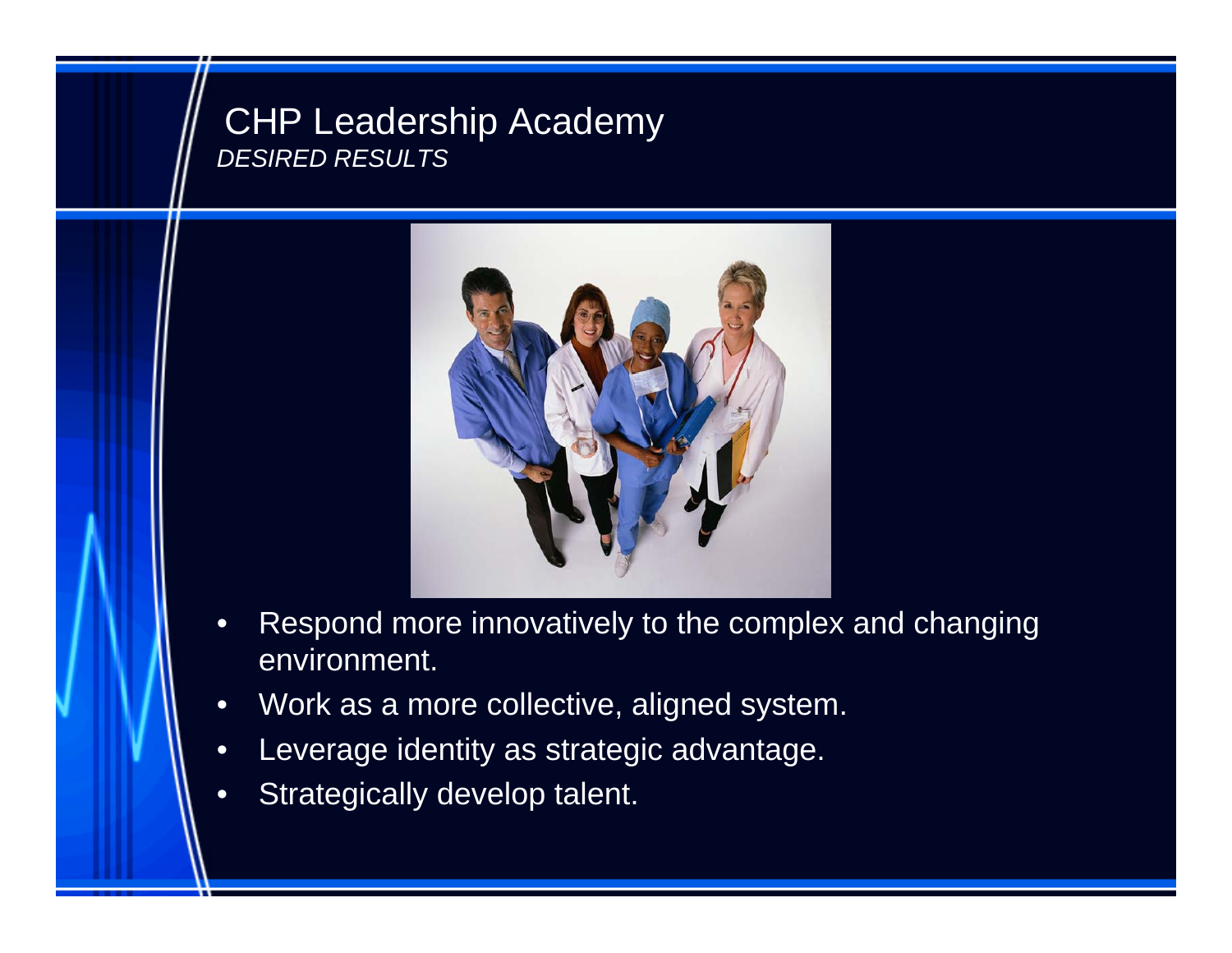## DESIGN REQUIREMENTS

- Design, develop, and deliver an intense developmental experience that:
	- Brings together leaders from different regions.
	- Provides a practice field for leaders to test out different ways of leading.
	- Leverages the mission, vision and values.
	- Aligns and integrates learning and development with business outcomes.
	- Builds leadership capabilities.
	- Includes sustained, visible involvement by top leaders.
	- Stretches people to do more than they think is possible.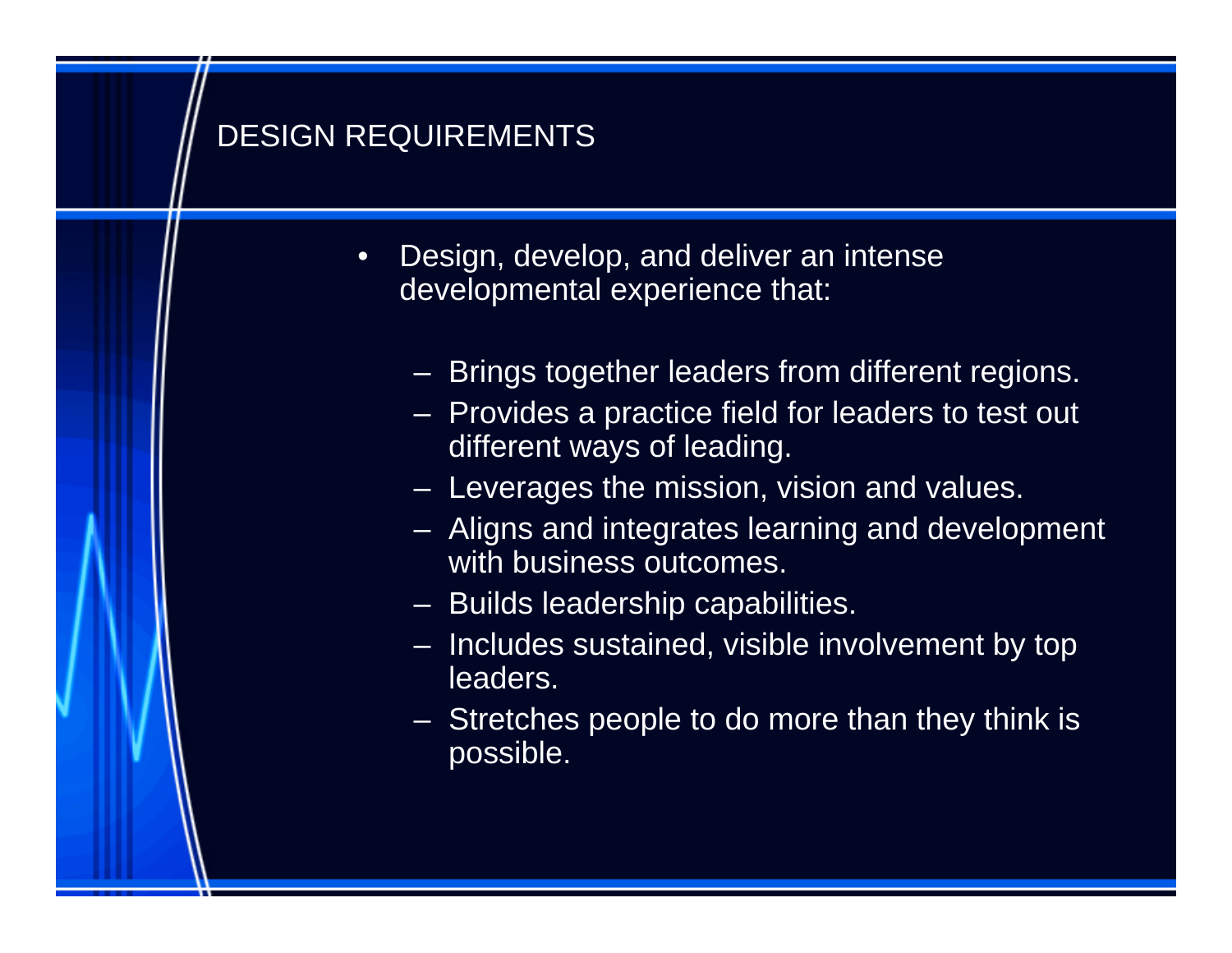# CHP Leadership Academy Two Year Program – (14 months)

- Cohort of 28 executives; carefully designed curriculum that is presented during four intensives, and bounded by action learning
- Task Mastery Levels Identified
	- Awareness and Knowledge
	- Guided Application
	- Independent Application
	- Skilled Performance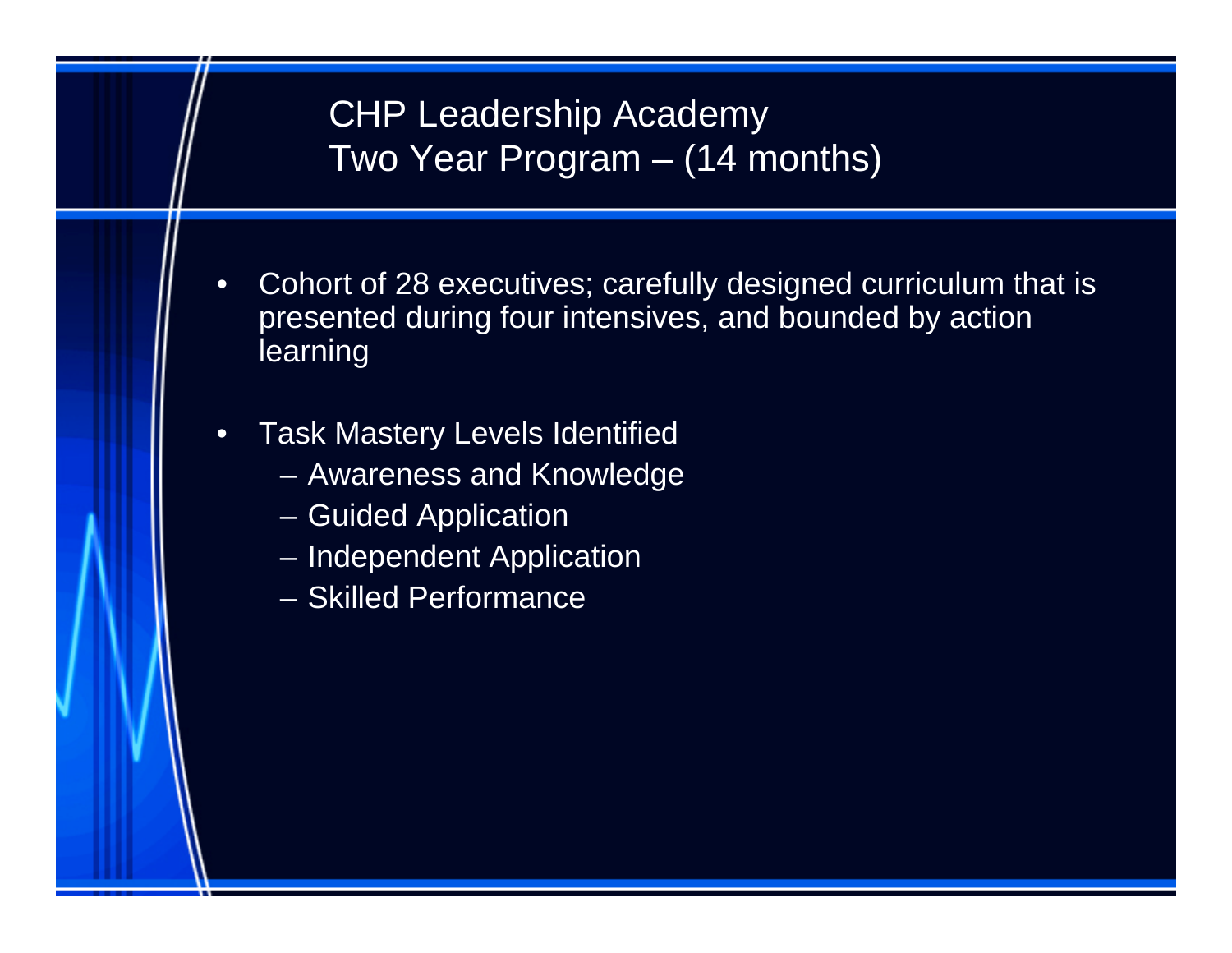# Jefferson School of Health Policy and Population Health

- With CHP University, partner in a unique and innovative way to create an articulation agreement around:
	- Master of Science in Health Policy
		- *Certificate in Health Policy*
	- Master of Science in Healthcare Quality & Safety
		- *Certificate in Healthcare Quality & Safety*
	- Master of Science in Chronic Care Management
		- Certificate in Chronic Care Management
	- Master of Science / PhD in Population Health